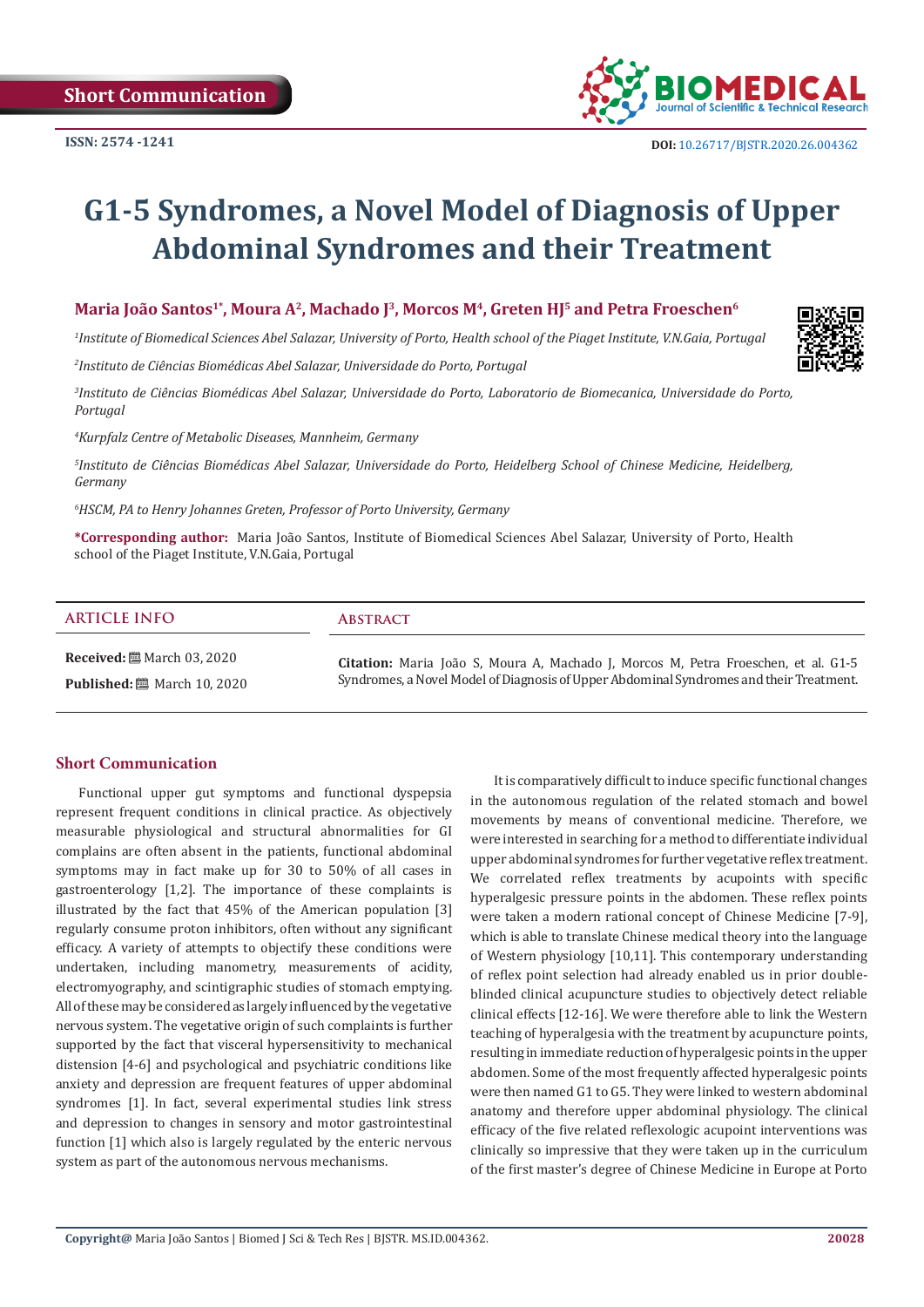University, and are rapidly spreading within the related medical communities ever since. We were therefore interested to see what objectively is known about this pressure point-based reflex therapy and performed this literature review to look for the existing evidence of effects and mechanisms (Figure 1).



**Figure 1:** Location of the points G1 – G5. Note that these pressure-sensitive points are located intra-abdominally and project to the skin as shown in the picture.

# **Methods**

We performed a literature search in pubmed and scopus with the following keywords: G1, G2, G3, G4, functional abdominal complaints and acupuncture, functional abdominal complaints and reflex diagnosis, and functional abdominal syndromes and pressure points. None of these would reveal any research on that topic. We would then enlarge our search by the inclusion of textbooks. scripts and master theses available and summarized the G1-G5 methodology and first evidence of its mechanisms as follows:

### **Results**

Although the usage of G1-G5 methodology is already spread widely within the medical community in Germany and Southern Europe, no conclusive research papers were listed in pubmed and scopus. Detection of the respective syndromes is performed by comparing the pressure sensitivity in the points G1 to G5 by simple comparison of pressure tolerance of the points. Note that these points are no acupoints like the alarm or mu points which are located in the skin level, but that they are located in the intraabdominal organs Sphincter,Oddi, Pylorus, corpus stomachi, and on the stomach entry (below the xiphoid process). A first information on the distribution of theses syndromes may be roughly taken from a study [17], in which 30 otherwise healthy volunteers were examined. Twelve individuals showed G1 (40 %), four individuals with G2 (13,3 %), three individuals with G3 (10 %), three individuals with G4 (10 %) and eight individuals with G5 (26,6 %).

# **G1**

Corresponds to the duodenal loop and is precisely located on the sphincter Oddi, the small smooth muscle which controls bile excretion. The syndrome is diagnosed when G1 is comparatively the most hyperalgesic point of the five G points in question. In an experiment [18], pain evoked by a defined pressure on the G1 point decreased by  $81.8\%$  (p = 0.002), indicating that hyperalgesia could be reduced (points GB 39, 26, 41, Li 3 and S 44) in a sample of 33 otherwise healthy volunteers. Also, electromyography was performed but stomach movements showed no difference before and after acupuncture.

# **G2 Syndrome**

This syndrome is diagnosed when the point above the pylorus (Rs 10) is the most pressure-sensitive of all G points. N=20 otherwise healthy volunteers with G1 syndrome were treated by the points Rs 10, S 44, S 25 which reduced the pain in the hyperalgesic region of the pylorus statistically significantly (30.68%), whereas control points did not have this effect The points Bl 66, Rs 15 and an extra point did not significantly change pain. Furthermore, gastric contractility in EMG increased, whereas pyloric pain decreased, presumably indicating release of pyloric tonus and onset of gastric emptying [19].

### **G3 Syndrome**

This syndrome is diagnosed when the corpus of the stomach located under the point Rs 12 clinically shows the comparatively highest-pressure sensitivity of all G points. According to the transcription of Chinese medical theories, this would be associated with impairment of gastric emptying, while pancreatic exocrine activity may be diminished. In the literature, we did not find any further data on that.

### **G4 Syndrome**

This syndrome is diagnosed when the region of the gallbladder is pressure sensitive. In this case, treatment of the gallbladder alarm point (mu point) is indicated and in practice is believed to be effective. However, we found no data on that.

### **G5 Syndrome**

This syndrome is diagnosed when the region of the xiphoid process is most sensitive. This is the region where the oesophagus passes the diaphragm. Frequent diagnoses in Western medicine are gastro-oesophageal reflux with heartburn. In the literature quoted, there was no indication of any measurements on that.

### **Discussion and Conclusion**

The bottom line is that this is a promising field of research which should be followed up. We suggest that a double-blinded study is performed according to the so-called Heidelberg doubleblinding assay. For this purpose, patients with upper abdominal complaints should be screened for G2 syndrome and a two-armed double-blinded study be performed using pressure tolerance on the G2 point and electromyography as main parameters.